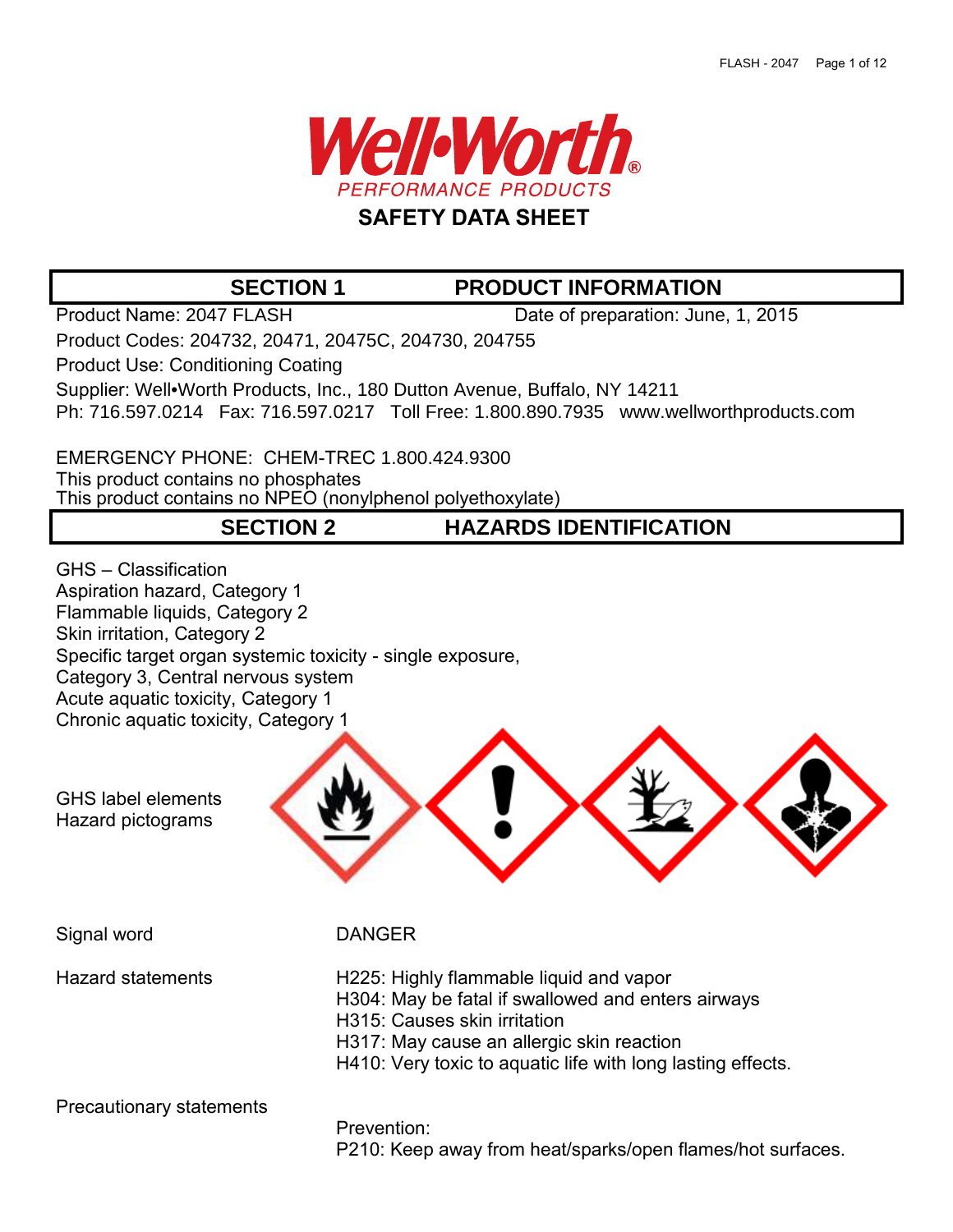- No smoking.

P233: Keep container tightly closed.

P240: Ground/bond container and receiving equipment.

P241: Use explosion-proof electrical/ ventilating/ lighting/ equipment.

P242: Use only non-sparking tools.

P243: Take precautionary measures against static discharge.

P261: Avoid breathing dust/fume/gas/mist/vapors/spray.

P264: Wash skin thoroughly after handling.

P271: Use only outdoors or in a well-ventilated area.

P273: Avoid release to the environment.

P280: Wear protective gloves/ protective clothing/ eye protection/ face protection.

Response:

P301 + P310: IF SWALLOWED: Immediately call a POISON CENTER or doctor/ physician.

P303 + P361 + P353: IF ON SKIN (or hair): Remove/ Take off immediately all contaminated clothing. Rinse skin with water/ shower.

P304 + P340: IF INHALED: Remove victim to fresh air and keep at rest in a position comfortable for breathing.

P312: Call a POISON CENTER or doctor/ physician if you feel unwell.

P321: Specific treatment (see supplemental first aid instructions on this label).

P331: Do NOT induce vomiting.

P332 + P313: If skin irritation occurs: Get medical advice/ attention.

P362: Take off contaminated clothing and wash before reuse. P370 + P378: In case of fire: Use dry sand, dry chemical or alcohol-resistant foam for extinction.

P391: Collect spillage.

Storage:

P403 + P233: Store in a well-ventilated place. Keep container tightly closed.

P403 + P235: Store in a well-ventilated place. Keep cool. P405: Store locked up.

Disposal:

P501: Dispose of contents/ container to an approved waste disposal plant.

Carcinogenicity:

**IARC** No ingredient of this product present at levels greater than or equal to 0.1% is identified as probable, possible or confirmed human carcinogen by IARC.

**NTP** No ingredient of this product present at levels greater than or equal to 0.1% is identified as a known or anticipated carcinogen by NTP.

**ACGIH** No ingredient of this product present at levels greater than or equal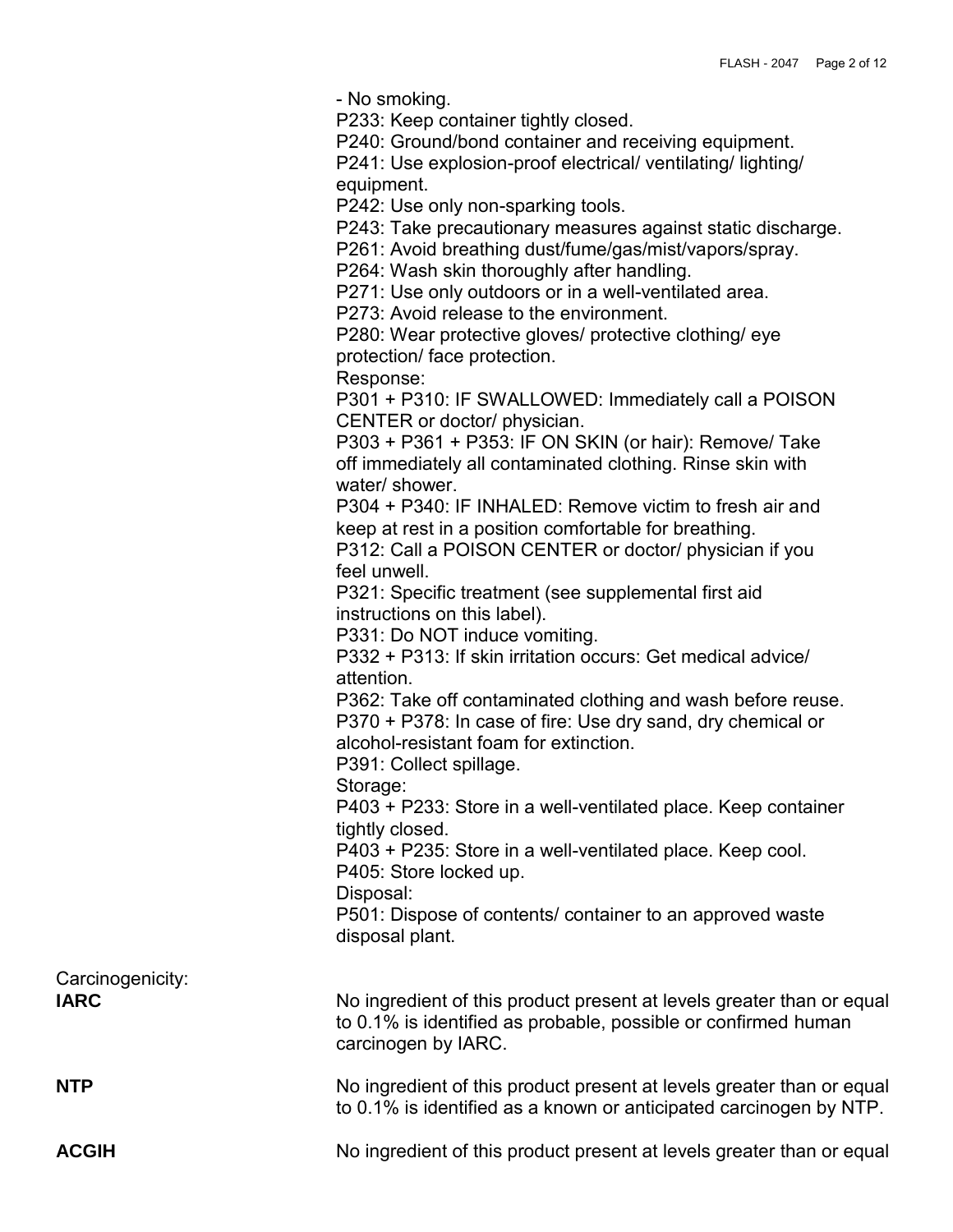to 0.1% is identified as a carcinogen or potential carcinogen

# Route of Entry:

| Target Organs:<br>English:<br>Español:<br>Français:       | No available information<br>No hay nada información<br>Aucun renseignement disponible                                                             |
|-----------------------------------------------------------|---------------------------------------------------------------------------------------------------------------------------------------------------|
| Inhalation:<br>English:<br>Español:<br>Français:          | May cause mild irritation.<br>Puede causar irritación leve.<br>Peut provoquer l'irritation sévère.                                                |
| <b>Skin Contact:</b><br>English:<br>Español:<br>Français: | May cause mild skin irritation<br>Irritante de Piel<br>Peut provoquer une peau douce irritantes                                                   |
| Eye Contact:<br>English:<br>Español:<br>Français:         | May cause mild irritation.<br>Puede causar irritación leve.<br>Peut provoquer l'irritation sévère.                                                |
| Ingestion:<br>English:<br>Español:<br>Français:           | May cause irritation to the mucous membranes.<br>Es posible causar irritación a las mucosas.<br>Peut entraîner une irritation pour les muqueuses. |

| <b>SECTION 3</b>         | <b>COMPOSITION/INFORMATION ON INGREDIENTS</b> |
|--------------------------|-----------------------------------------------|
| Ingredient/Chemical Name | CAS#                                          |
| Aliphatic Hydrocarbons   | 142-82-5                                      |
| Polydimethylsiloxane     | 63148-62-9                                    |

|                      | <b>SECTION 4</b>                             | <b>FIRST AID MEASURES</b>                                                         |
|----------------------|----------------------------------------------|-----------------------------------------------------------------------------------|
| Inhalation:          |                                              |                                                                                   |
| English:             |                                              | If breathing is difficult or irritating, move person to fresh air immediately.    |
| Español:             | inmediatamente.                              | Si respiración está difícil o irritante, se mueva la persona al aire fresco       |
| Français:            | personne à l'air frais.                      | En cas de difficultés respiratoires ou d'irritation, transporter immédiatement la |
| <b>Skin Contact:</b> |                                              |                                                                                   |
| English:             | Rinse area with soap and water.              |                                                                                   |
| Español:             | Enjuaga el área con jabon y agua.            |                                                                                   |
| Français:            | La région de rinçage avec le savon et l'eau. |                                                                                   |
| Eye Contact:         |                                              |                                                                                   |
| English:             |                                              | Flush immediately with large amounts of clean water for a minimum of 15           |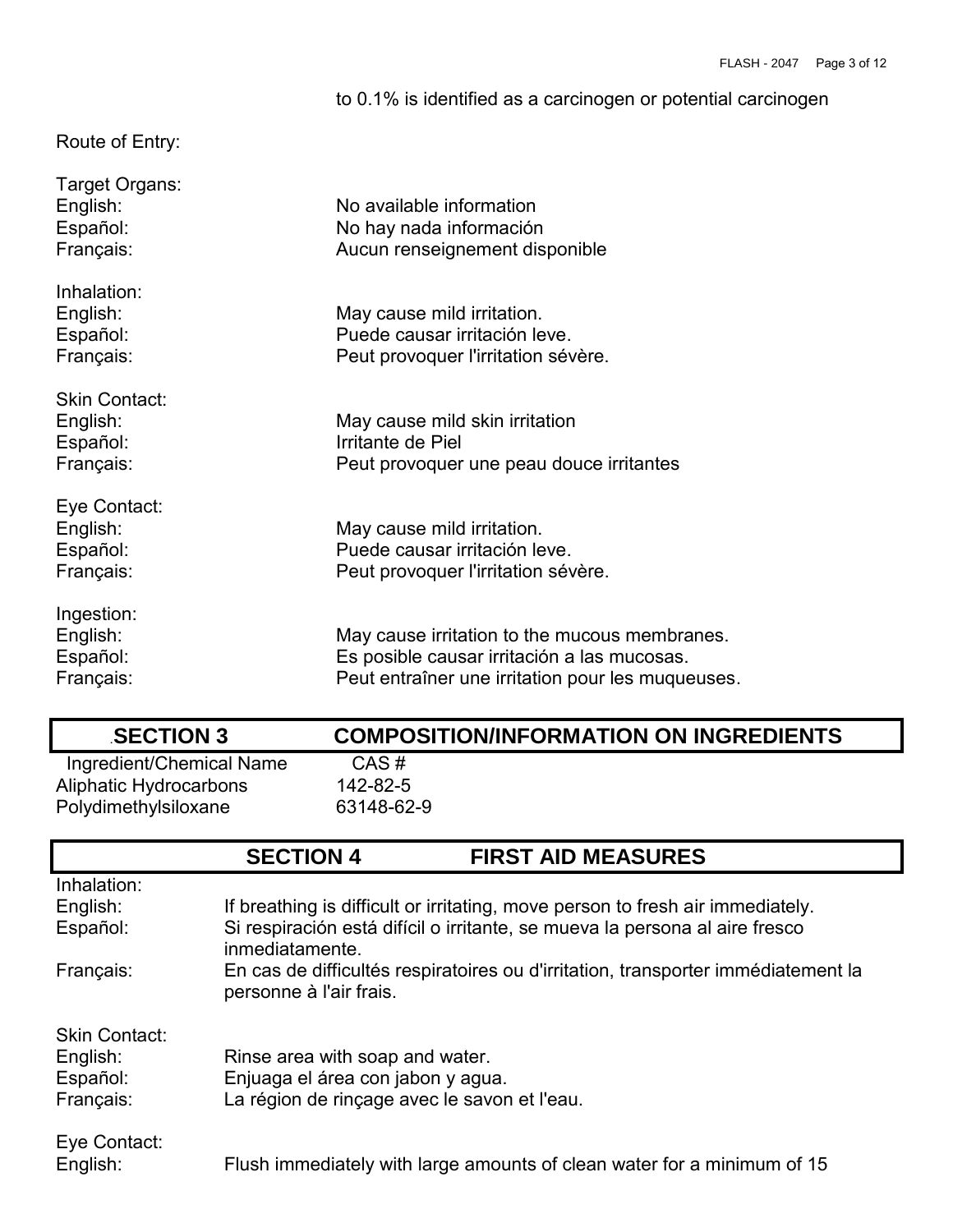|            | minutes, lifting upper and lower lids occasionally. Do not rub eyes. If any irritation<br>persists, seek medical attention.                                                                                                                  |
|------------|----------------------------------------------------------------------------------------------------------------------------------------------------------------------------------------------------------------------------------------------|
| Español:   | Vacie inmediatamente con mucho agua limpio por un mínimo de 15 minutos,<br>levantándose los párpados superiores y inferiores de vez en cuando. No se frote<br>los ojos. Si la irritación persiste, busque la atención médica inmediatamente. |
| Français:  | Rincer immédiatement à grande eau propres pendant au moins 15 minutes, en<br>soulevant les paupières inférieures et supérieures de temps à autre. Ne pas se<br>frotter les yeux. Si uneirritation persiste, chercher l'attention médicale.   |
| Ingestion: |                                                                                                                                                                                                                                              |
| English:   | If swallowed, do not induce vomiting: seek medical advice.                                                                                                                                                                                   |
| Español:   | De ser ingerido, no induzca vómitos: busque el consejo médico inmediatamente<br>y muestre este contenedor o etiqueta.                                                                                                                        |
| Français:  | Si avalé, n'incitez pas de vomissement : cherchez le conseil médical tout de suite<br>et montrez ce récipient ou étiquette.                                                                                                                  |

### **SECTION 5 FIRE FIGHTING MEASURES**

Flash point : -4 °C (25 °F) Method: Tag closed cup Autoignition temperature : 203.85 °C (398.93 °F)

Suitable extinguishing media: Dry chemical. Carbon dioxide (CO2). Alcohol-resistant foam.

Unsuitable extinguishing media: High volume water jet.

Specific hazards during fire fighting: Do not allow run-off from fire fighting to enter drains or water courses.

Special protective equipment for fire-fighters: Wear self contained breathing apparatus for fire fighting if

necessary.

Further information : Collect contaminated fire extinguishing water separately. This must not be discharged into drains. Fire residues and contaminated fire extinguishing water must be disposed of in accordance with local regulations. For safety reasons in case of fire, cans should be stored separately in closed containments. Use a water spray to cool fully closed containers.

Fire and explosion protection: Do not spray on an open flame or any other incandescent material. Use only explosion-proof equipment. Take Use only explosion-proof equipment. Take necessary action to avoid static electricity discharge (which might cause ignition of organic vapors). Keep away from open flames, hot surfaces and sources of ignition.

Hazardous decomposition products: Carbon oxides.

|          | <b>SECTION 6</b> | <b>ACCIDENTAL RELEASE MEASURES</b>                                                                                                                                                    |
|----------|------------------|---------------------------------------------------------------------------------------------------------------------------------------------------------------------------------------|
| English: |                  | Eliminate all ignition sources (flames, pilot lights, electrical sparks, static charges) and<br>ventilate the area. Contain large spills with dikes to prevent entry to waterways and |
|          |                  | sanitary sewers and transfer the material to appropriate containers for reclamation or                                                                                                |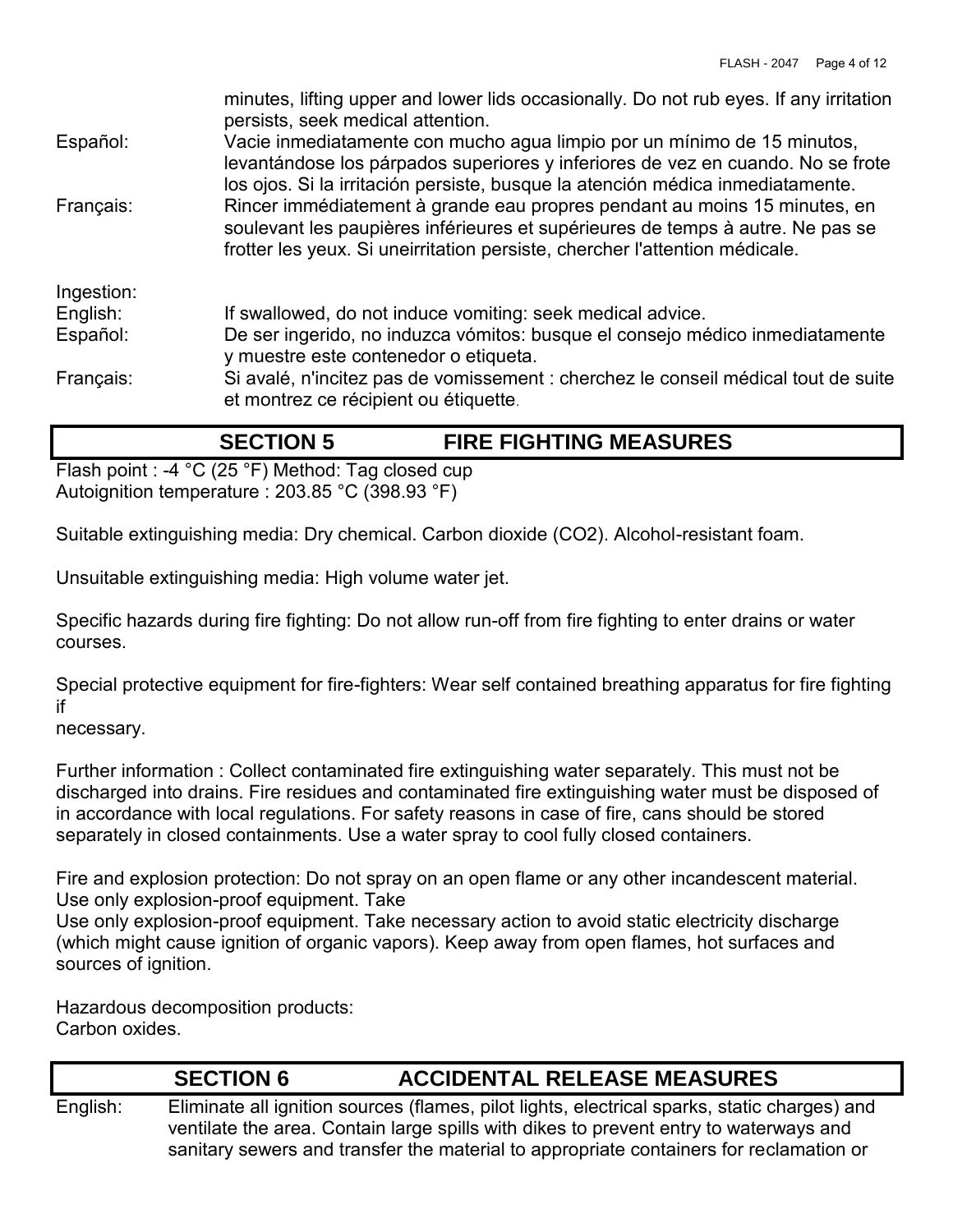disposal. Absorb/trap remaining material or small spills with inert material (dirt, sand, industrial absorbent) and then place in a chemical waste containers using non-sparking tools. Flush residual spill area with large amounts of water. Dispose of all clean up material in accordance with all applicable federal, state and local health and environmental regulations.

- Español: Elimine todas las fuentes de ignición (llamas, pilotos, chispas eléctricas, gastos estáticos) y ventile el área. Contenga caídas grandes con diques para prevenir la entrada a canales y alcantarillas sanitarias y transferor el material para asignar contenedores para rescate o disposición. Absorba/atrape material restante o pequeñas caídas con el material inerte (suciedad, arena, absorbente industrial) y luego coloque en unos instrumentos de no chispazo de utilización de contenedores de desecho químicos. Limpie con agua el área de caída residual con cantidades grandes del agua. Elimine todos limpian el material de acuerdo con todo el federal aplicable, salud estatal y local y regulaciones ambientales.
- Français: Éliminer toutes les sources d'allumage (flammes, flammes d'allumage, étincelles électriques, chargesstatiques) et ventiler la zone. Contenir les déversements majeurs avec des digues afin d'éviter qu'ils ne pénètrent les voies d'eau et les égouts sanitaires. Transférer les matériaux dans des conteneurs appropriés aux fins de réclamation ou d'élimination. Absorber/cerner les matériaux restants ou les déversements mineurs avec des matériaux inertes (impuretés, sable, absorbant industriel) et les placer ensuite dans des conteneurs pour déchets chimiques en se servant d'outils anti-étincelants Rincer la zone de déversement résiduel à grande quantité d'eau Procéder à la mise au rebut des matériaux de nettoyage conformément à toutes les réglementations sanitaires et environnementales au niveau national, régional et local.

### **SECTION 7 HANDLING AND STORAGE**

Handling Precautions:

| English: | Wear proper Personal Protective Equipment when handling. Ground container. Use |  |
|----------|--------------------------------------------------------------------------------|--|
|          | only non-sparking tools.                                                       |  |

- Español: Lleve puesto el Equipo Protector Personal apropiado manejando. Contenedor de tierra. Utilice únicamente herramientas que no producing chispas.
- Français: Portez l'Équipement Protecteur Personnel nécessaire en manipulant. Conteneur de Ground. Utilisez uniquement des outils anti-étincelles.

Storage Requirements:

- English: Keep away from children. Keep away from heat/sparks/open flames/hot surfaces. No smoking.
- Español: Mantiene a distancia los niños. Mantener alejado de / chispas / llamas al descubierto / superficies calientes. No Fumar.
- Français: Tenir à l'écart des enfants. Tenir loin de la / des étincelles / des flammes nues / des surfaces chaudes. Interdiction de fumer

### **SECTION 8 EXPOSURE CONTROL/PERSONAL PROTECTION**

Exposure Controls English: Local exhaust recommended. Español: Extractor local está recommendado Français: Évacuation locale recommandée.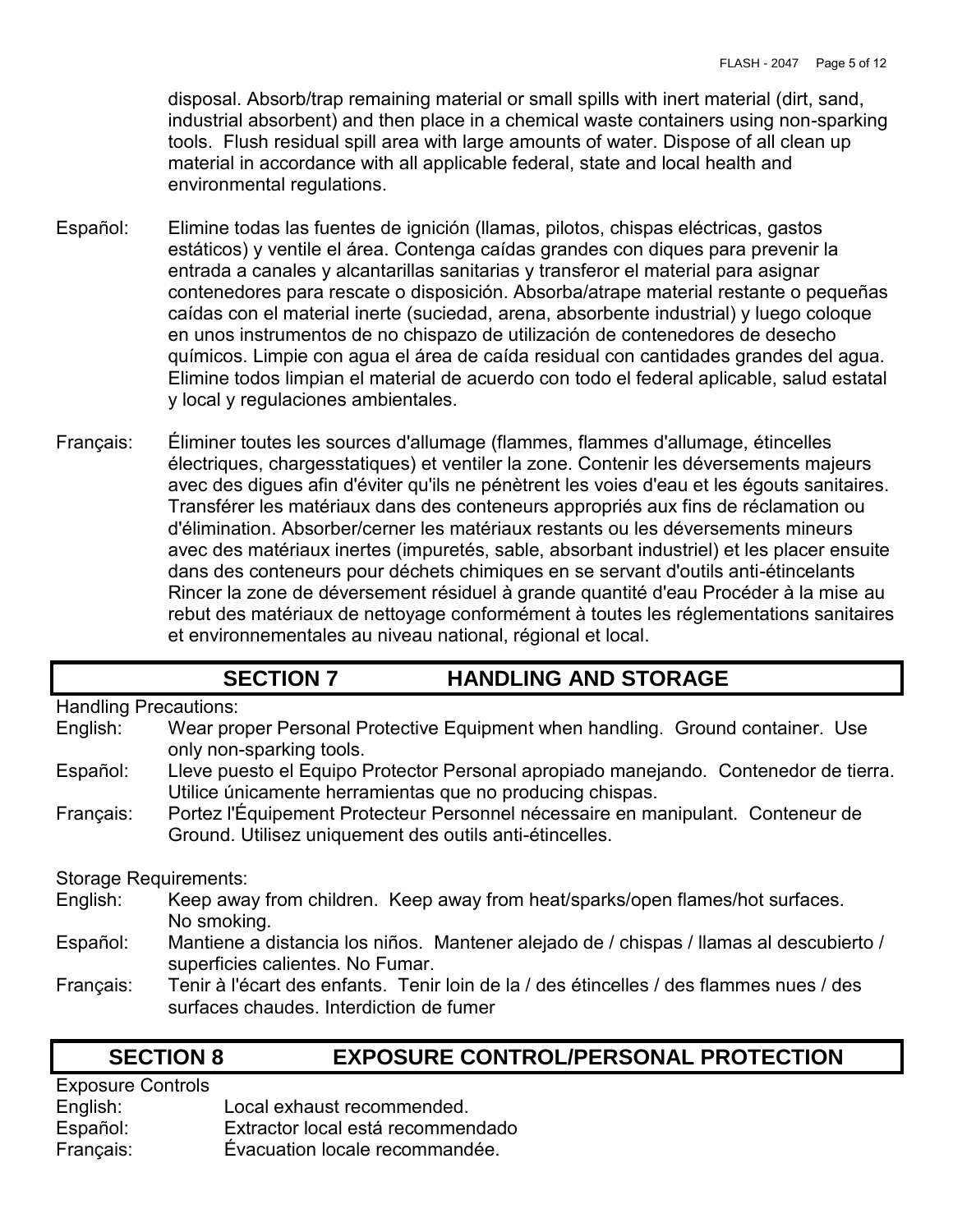Protective Equipment: English: Do not store in direct sunlight. Keep away from heat, open flames or other sources of ignition. Keep away from children. Keep containers tightly closed. Español: No almacene en la luz directa del sol. Consérvese lejos de calor, llamas abiertas

u otras fuentes de la ignición. Mantiene a distancia los niños. Mantiene que los contenedores están cerrados muy bien.

Français: Ne pas entreposer directement à la lumière du jour. Tenez éloigné de la chaleur, les flammes ouvertes ou d'autres sources d'ignition. Tenir à l'écart des enfants. Bien fermer les conteneurs. Les matériaux exposés à l'air peuvent absorber l'eau.

| <b>SECTION 9</b>                      |                                                                                  |                                 | PHYSICAL AND CHEMICAL PROPERTIES                    |
|---------------------------------------|----------------------------------------------------------------------------------|---------------------------------|-----------------------------------------------------|
| <b>Physical State:</b>                | Liquid                                                                           | gum fragrance                   | Appearance and odor: Thin clear blue liquid, bubble |
| Flash Point:                          | 25 F, (- 4 C)                                                                    | <b>Boiling Point:</b>           | $+208$ F (93 C)                                     |
| Specific Gravity:                     | 0.782                                                                            |                                 |                                                     |
| Vapor Pressure:                       | 1.60 PSI at 38 °C (100 °F) Evaporation Rate: 3.46                                |                                 |                                                     |
| Vapor Density:                        | 0.69, 16 $°C(61 °F)$                                                             | pH: n/a                         |                                                     |
| Solubility in water:                  | Not soluble                                                                      | Freeze Point: n/a               |                                                     |
|                                       | <b>SECTION 10</b>                                                                | <b>STABILITY AND REACTIVITY</b> |                                                     |
| Stability:                            |                                                                                  |                                 |                                                     |
| English:                              | Yes                                                                              |                                 |                                                     |
| Español:                              | Si                                                                               |                                 |                                                     |
| Français:                             | Oui                                                                              |                                 |                                                     |
| Conditions to avoid:                  |                                                                                  |                                 |                                                     |
| English:                              | Keep away from ignition sources, heat, sparks or flames.                         |                                 |                                                     |
| Español:                              | Consérvese lejos de fuentes de ignición, calor, chispas o llamas.                |                                 |                                                     |
| Français:                             | Tenez éloigné des sources d'ignition, la chaleur, les étincelles ou les flammes. |                                 |                                                     |
| Materials to avoid (incompatibility): |                                                                                  |                                 |                                                     |
| English:                              | Oxidizers. Bleach with chlorine.                                                 |                                 |                                                     |
| Español:                              | Oxidantes. Lejía con cloro.                                                      |                                 |                                                     |
| Français:                             | Oxydants. Javel au chlore.                                                       |                                 |                                                     |
| Hazardous Decomposition products:     |                                                                                  |                                 |                                                     |
| English:                              | Carbon Monoxide and other hazardous chemicals.                                   |                                 |                                                     |
| Español:                              | Monóxido de carbono y otros productos químicos arriesgados.                      |                                 |                                                     |

Français: Oxyde de carbone et d'autres produits chimiques les hasardeux.

Hazardous Polymerization

| English:  | Will not occur |
|-----------|----------------|
| Español:  | No occurirá    |
| Français: | Aucun risqué   |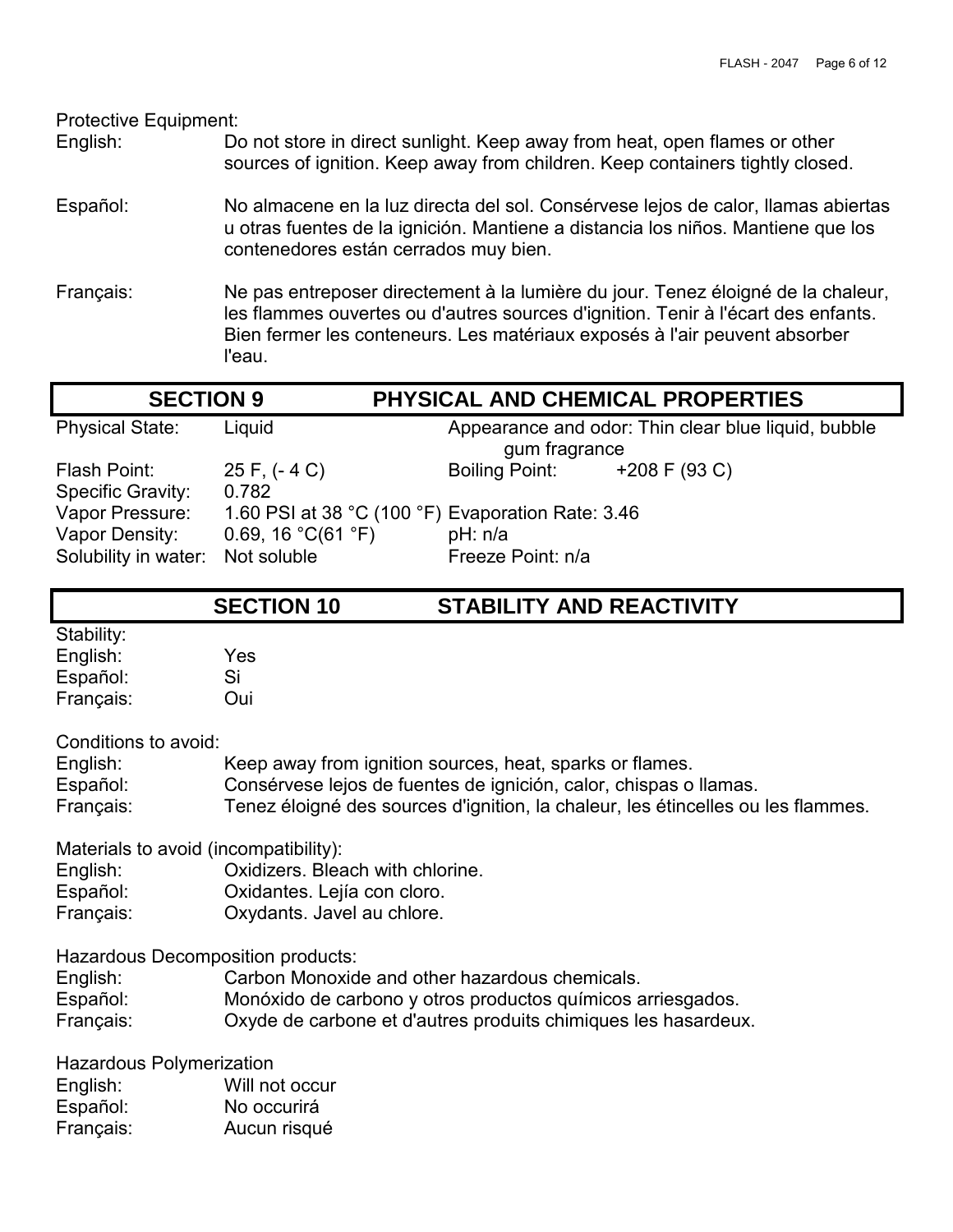### **SECTION 11 TOXICOLOGICAL INFORMATION**

Acute oral toxicity

LD50: >80 mg/kg Species: guinea pig Method: OECD Test Guideline 401 Information given is based on data obtained from similar substances.

Acute inhalation toxicity: LC50: 2240-2340ppml Exposure time: 4 h Species: rat Sex: male and female Test atmosphere: vapor

Skin irritation Irritating to skin.

Eye irritation: Vapors may cause irritation to the eyes, respiratory system and the skin.

**Sensitization** Did not cause sensitization on laboratory animals.

#### **SECTION 12 ECOLOGICAL INFORMATION**

Ecotoxicity effects: Toxicity to fish

LL50: 1.284 mg/l Exposure time: 96 h Species: Oncorhynchus mykiss (rainbow trout) Method: QSAR

LC50: 375 mg/l Exposure time: 96 h Species: Tilapia mosambica (Fish)

Toxicity to daphnia and other aquatic invertebrates

0.1 mg/l Exposure time: 96 h Species: Mysidopsis bahia (mysid shrimp)

Toxicity to algae

EL50: 4.338 mg/l Exposure time: 72 h Species: Pseudokirchneriella subcapitata Method: QSAR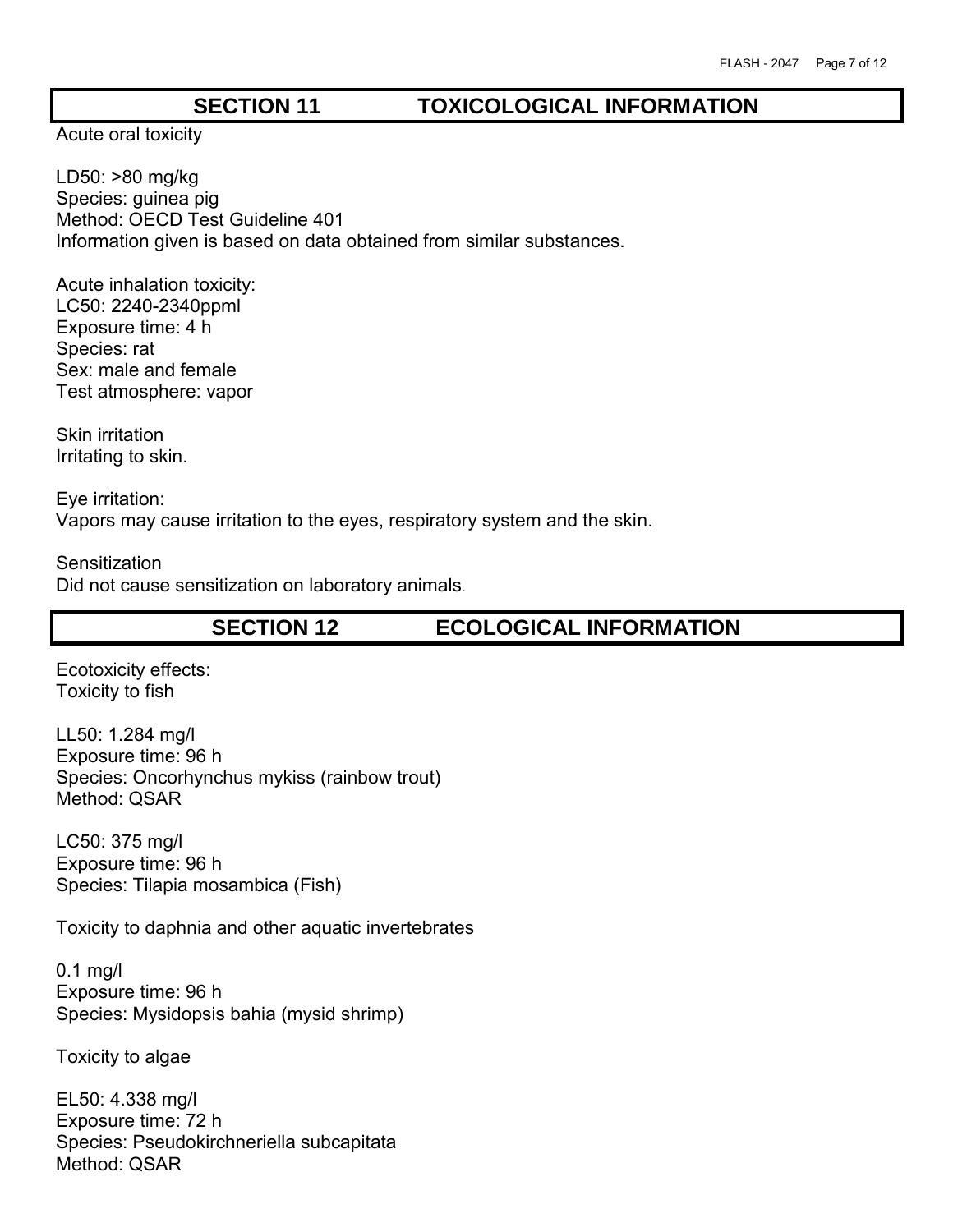Biodegradability Result: Readily biodegradable. 70 % Testing period: 10 d

According to the results of tests of biodegradability this product is considered as being readily biodegradable.

Acute aquatic toxicity Very toxic to aquatic life.

Chronic aquatic toxicity Very toxic to aquatic life with long lasting effects.

Harmful to aquatic life with long lasting effects.

Toxicity Data on Soil No data available

Other organisms relevant to the environment No data available

Impact on Sewage Treatment No data available

Results of PBT assessment

Non-classified PBT substance, Non-classified vPvB substance

This substance is not considered to be persistent, bioaccumulating nor toxic (PBT). This substance is not considered to be very persistent nor very bioaccumulating.

### **SECTION 13 DISPOSAL CONSIDERATIONS**

The information in this SDS pertains only to the product as shipped.

Use material for its intended purpose or recycle if possible. This material, if it must be discarded, may meet the criteria of a hazardous waste as defined by US EPA under RCRA (40 CFR 261) or other State and local regulations. Measurement of certain physical properties and analysis for regulated components may be necessary to make a correct determination. If this material is classified as a hazardous waste, federal law requires disposal at a licensed hazardous waste disposal facility.

Product: Do not dispose of waste into sewer. Do not contaminate ponds, waterways or ditches with chemical or used container. Send to a licensed waste management company.

Contaminated packaging: Empty remaining contents. Dispose of as unused product. Do not re-use empty containers. Do not burn, or use a cutting torch on, the empty drum.

### **SECTION 14 TRANSPORT INFORMATION**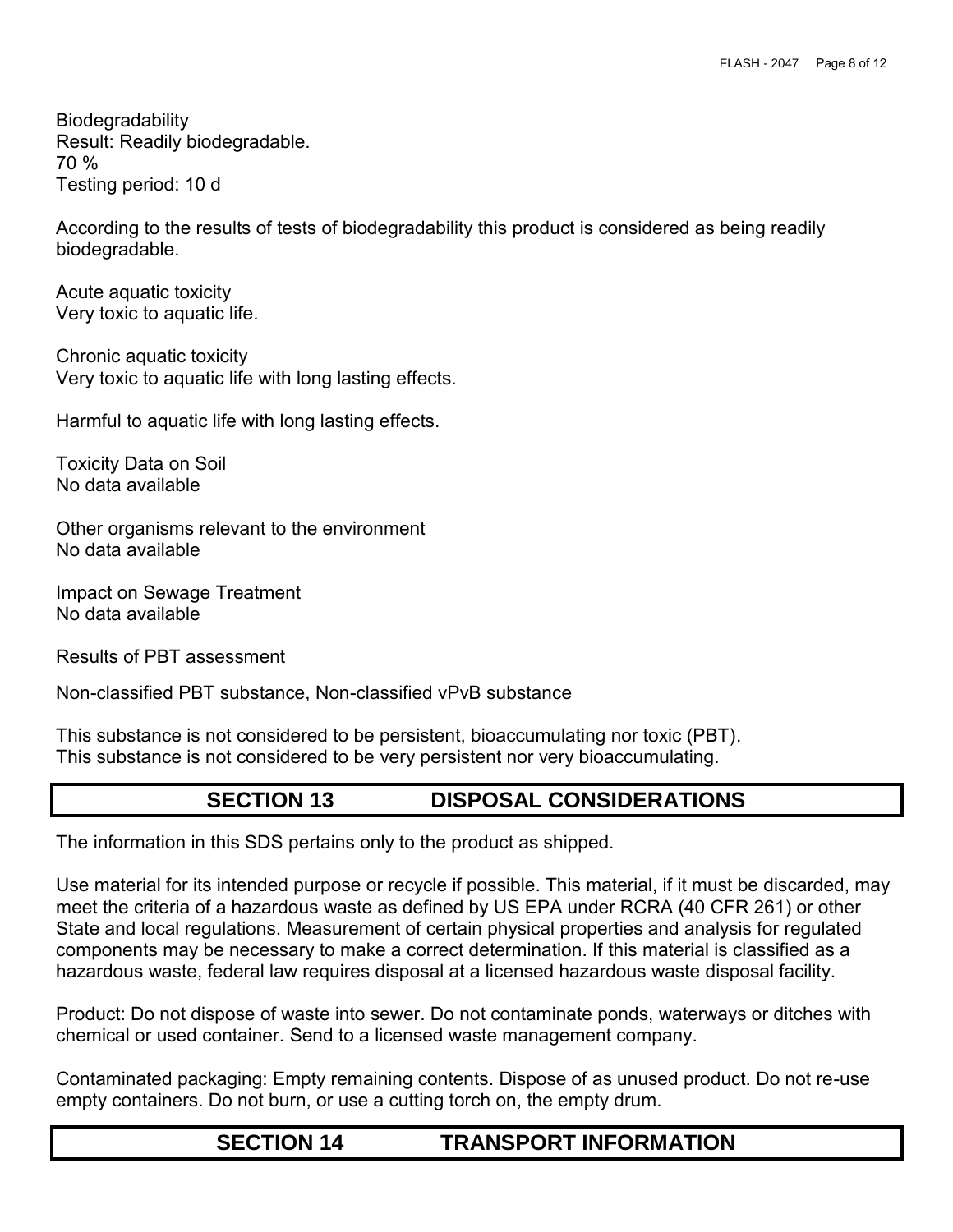#### **DOT Transportation Data (49 CFR 172.101):**

**UN Number:** 1206 **UN Shipping Name:** HEPTANES, n.o.s. **Class & Subsidiary risk:** 3, Flammable **Packing Group:** II **Special Precautions for user**: See section 5,6,7 & 8 for any associated handling and precautions. **Hazchem code:** None allocated.

#### **SECTION 15** REGULATORY INFORMATION

National legislation

SARA 311/312 Hazards : Fire Hazard

Acute Health Hazard

EPCRA - EMERGENCY PLANNING COMMUNITY RIGHT - TO – KNOW

CERCLA Reportable Quantity: This material does not contain any components with a CERCLA RQ.

SARA 302 Reportable Quantity: This material does not contain any components with a SARA 302 RQ.

SARA 302 Threshold Planning Quantity:

SARA 302: No chemicals in this material are subject to the reporting requirements of SARA Title III, Section 302.

SARA 304 Reportable Quantity: This material does not contain any components with a section 304 EHS RQ.

SARA 313 Ingredients : SARA 313: This material does not contain any chemical components with known CAS numbers that exceed the threshold (De Minimis) reporting levels established by SARA Title III, Section 313.

Clean Air Act

Ozone-Depletion Potential: This product neither contains, nor was manufactured with a Class I or Class II ODS as defined by the U.S. Clean Air Act Section 602 (40 CFR 82, Subpt. A, App.A + B).

This product does not contain any hazardous air pollutants (HAP), as defined by the U.S. Clean Air Act Section 12 (40 CFR 61).

This product does not contain any chemicals listed under the U.S. Clean Air Act Section 112(r) for Accidental Release Prevention (40 CFR 68.130, Subpart F).

This product does not contain any chemicals listed under the U.S. Clean Air Act Section 111 SOCMI Intermediate or Final VOC's (40 CFR 60.489).

Ozone-Depletion Potential: This product neither contains, nor was manufactured with a Class I or Class II ODS as defined by the U.S. Clean Air Act Section 602 (40 CFR 82, Subpt. A, App.A + B).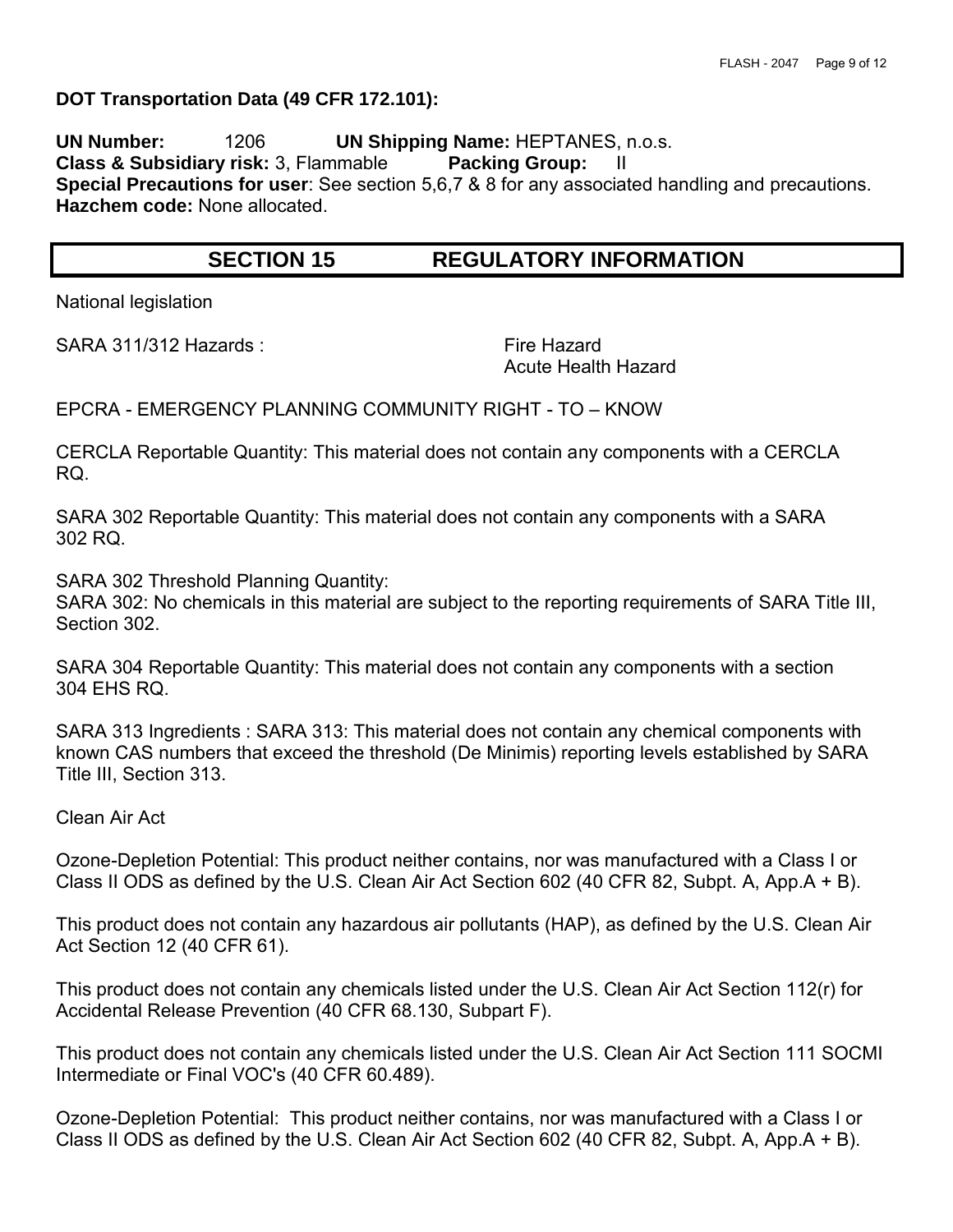This product does not contain any chemicals listed under the U.S. Clean Air Act Section 112(r) for Accidental Release Prevention (40 CFR 68.130, Subpart F).

US State Regulations

| Pennsylvania Right To Know: | n-Heptane - 142-82-5 |
|-----------------------------|----------------------|
|                             |                      |

New Jersey Right To Know: n-Heptane - 142-82-5

California Prop. 65 Ingredients: This product does not contain any chemicals known to the State of California to cause cancer, birth, or any other reproductive defects.

Notification status

United States of America TSCA: On the inventory, or in compliance with the inventory

Canada DSL: On the inventory, or in compliance with the inventory

### **SECTION 16 OTHER INFORMATION**



**NFPA** Health 2 Fire 3 Reactivity 0

Disclaimer:

English: To the best of our knowledge, this SDS conforms to the requirements of US OSHA 29 CFR 1910.1200. The information contained herein is based on data considered accurate to the best of our knowledge at the date of its publication. However, no warranty is expressed or implied regarding the accuracy, completeness, or adequacy of the information contained herein. The manufacturer and/or supplier shall not be held liable (regardless of fault) to the user or third persons, or anyone for any direct, indirect, special or consequential damages arising out of or in connection with the accuracy, completeness, adequacy or furnishing of such information. Each user must review this SDS in the context of how the product will be handled and used in the workplace. If clarification or further information is needed to ensure that an appropriate risk assessment can be made, the user should contact this company so we can attempt to obtain additional information from our suppliers.

The conditions or methods of handling, storage, use, and/or disposal of the product are beyond our control and may be beyond our knowledge. For this and other reasons, we do not assume responsibility and expressly disclaim liability for any loss, damage or expense arising out of or in any way connected with handling, storage, use or disposal of the product.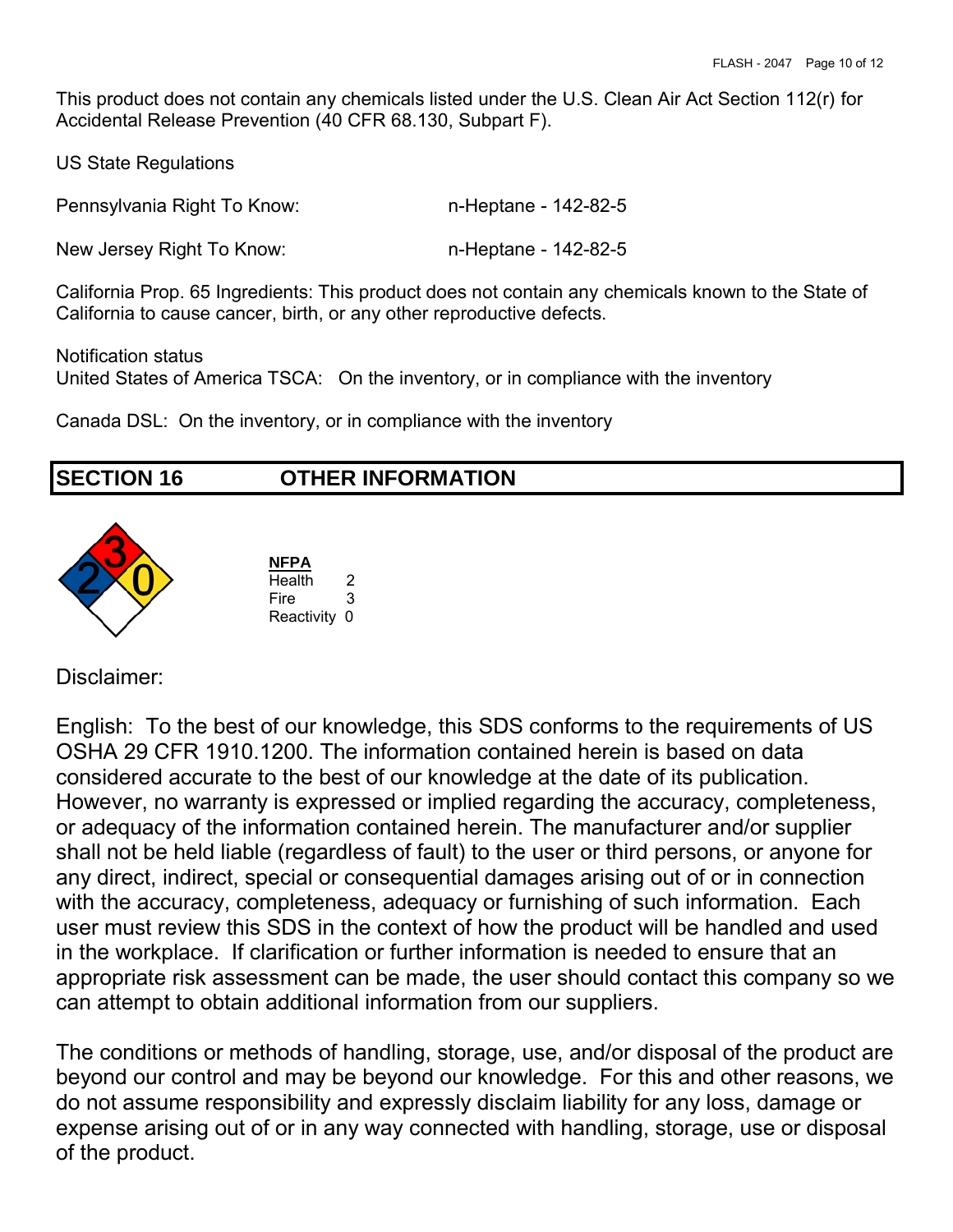Please carefully read and understand all labels before using product.

Español: Renuncia de responsabilidad:

Español: A lo mejor de nuestros conocimientos, este SDS se ajusta a las exigencias de Estados Unidos OSHA 29 CFR 1910.1200. La información contenida en este documento se basa en datos consideradas precisas a lo mejor de nuestros conocimientos en la fecha de su publicación. Sin embargo, ninguna garantía es expresa o implícita con respecto a la exactitud, integridad o adecuación de la información contenida en este documento. El fabricante o el proveedor no se hace responsable (independientemente de la culpa) para el usuario o terceras personas o cualquier persona por los daños directos, indirectos, especiales o consecuentes derivados de o en relación con la exactitud, integridad, adecuación o suministro de dicha información. Cada usuario debe revisar este SDS en el contexto de cómo el producto se controlan y se utilizará en el lugar de trabajo. Si aclaraciones o información adicional es necesaria para garantizar que se puede realizar una evaluación adecuada del riesgo, el usuario debe ponerse en contacto con esta empresa por lo que nosotros podemos intentar obtener información adicional de nuestros proveedores.

Por favor, cuidadosamente leer y entender todas las etiquetas antes de utilizar el product Avis de non-responsabilité.

Français: Le meilleur de notre connaissance, cette fiche signalétique est conforme aux exigences de la US OSHA 29 CFR 1910.1200. Les informations contenues dans le présent document sont basées sur les données considérées comme exactes au meilleur de notre connaissance à la date de sa publication. Cependant, aucune garantie est exprimée ou implicite concernant l'exactitude, l'exhaustivité ou l'adéquation des informations contenues dans les présentes. Le fabricant ou le fournisseur ne peut être tenue responsable (indépendamment de la panne) à l'utilisateur ou des tiers ou quiconque des dommages directs, indirects, spéciaux ou consécutifs, découlant d'ou en relation avec la précision, l'exhaustivité, pertinence ou à la fourniture de ces informations. Chaque utilisateur doit examiner cette fiche signalétique dans le contexte de comment le produit est traité et utilisé en milieu de travail. Si clarification ou complément d'information est nécessaire pour garantir qu'une évaluation appropriée du risque peut être effectuée, l'utilisateur doit contacter cette société afin de nous pouvons tenter d'obtenir des informations complémentaires auprès de nos fournisseurs.

Veuillez lire attentivement et comprendre toutes les étiquettes avant d'utiliser le produit